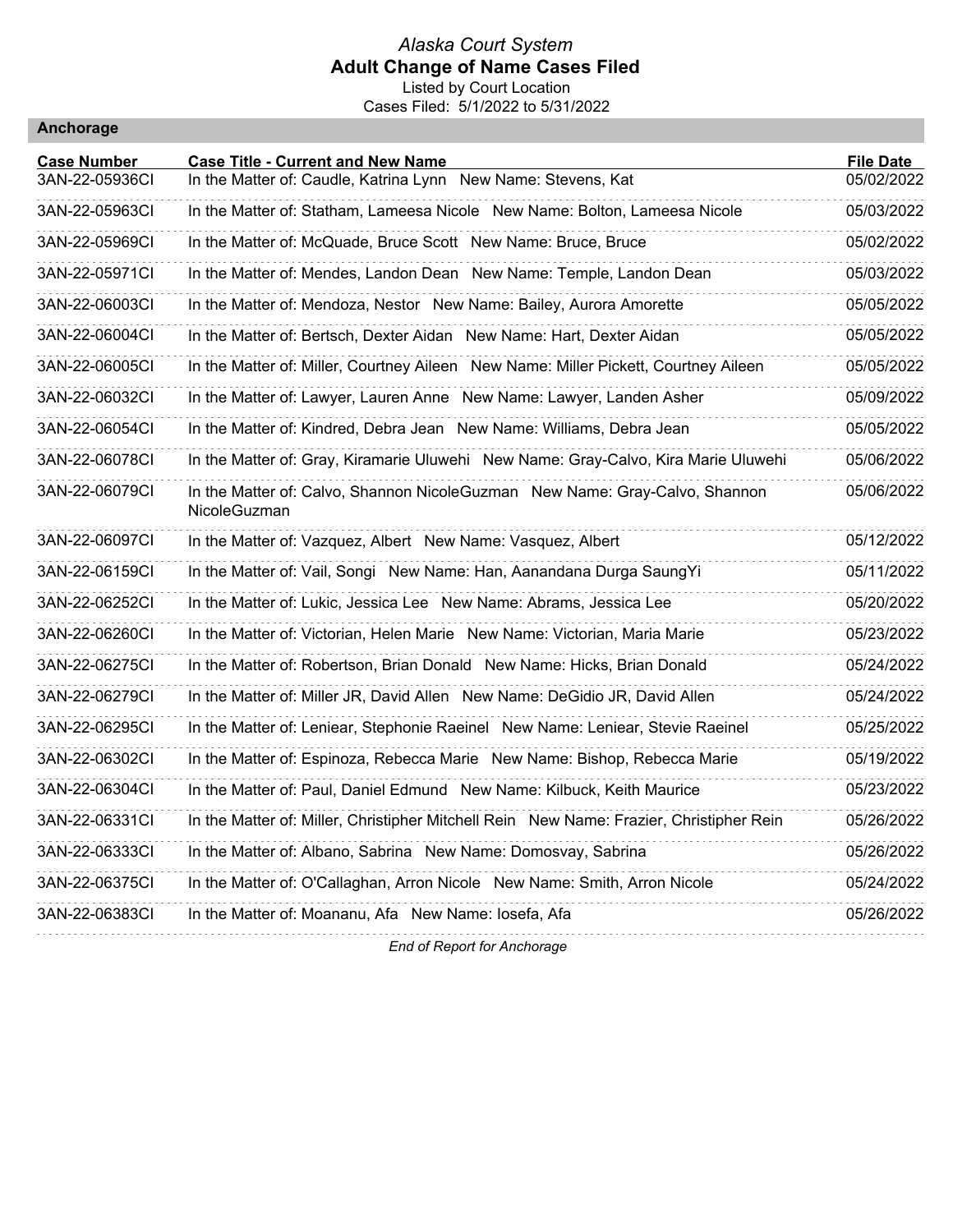Listed by Court Location Cases Filed: 5/1/2022 to 5/31/2022

**Bethel**

| <b>Case Number</b> | <b>Case Title - Current and New Name</b>                     | <b>File Date</b> |
|--------------------|--------------------------------------------------------------|------------------|
| 4BE-22-00135CI     | In the Matter of: Minock, James New Name: Minock, James John | 05/02/2022       |
|                    |                                                              |                  |

*End of Report for Bethel*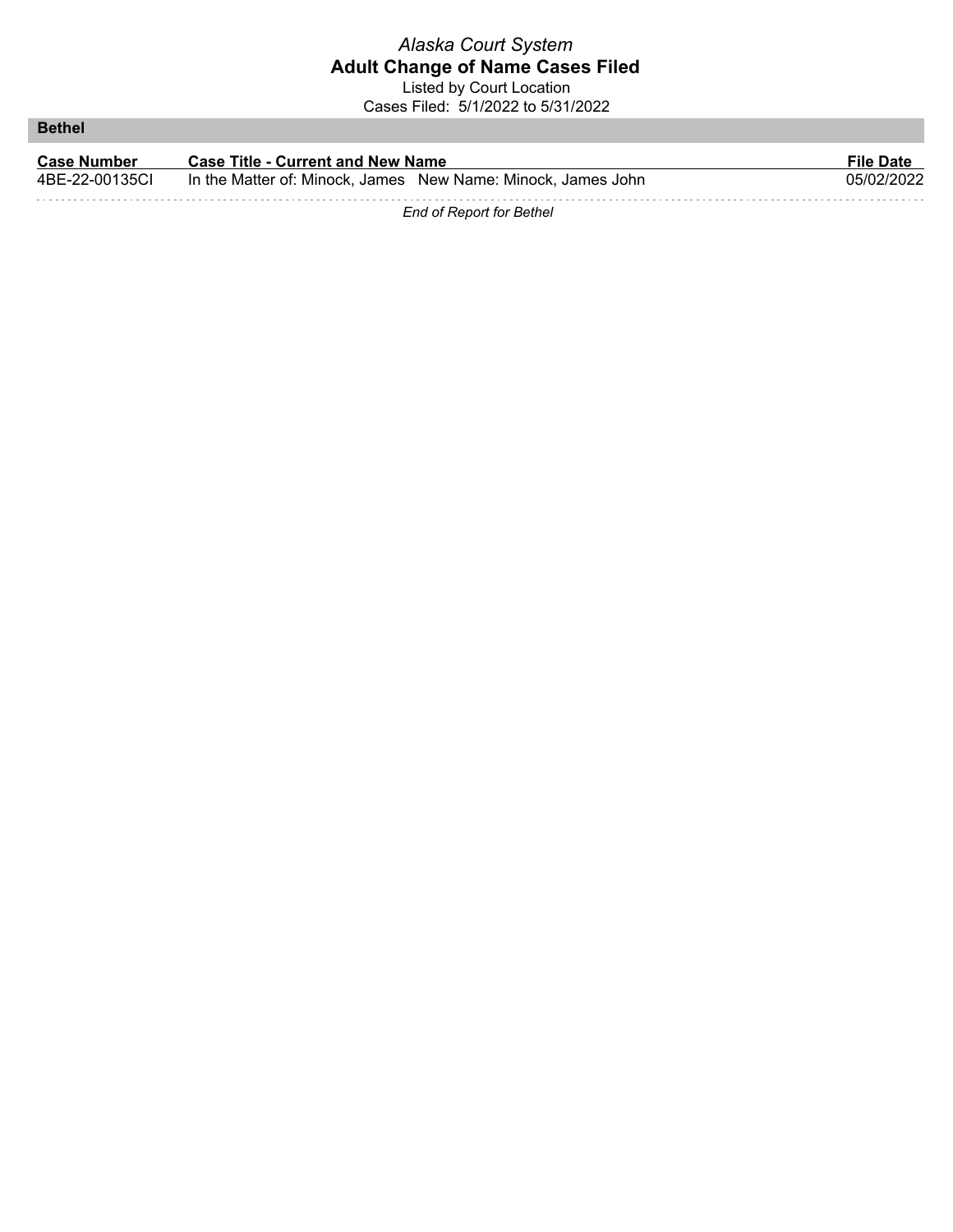### *Alaska Court System* **Adult Change of Name Cases Filed** Listed by Court Location

Cases Filed: 5/1/2022 to 5/31/2022

### **Fairbanks**

| <b>Case Number</b> | <b>Case Title - Current and New Name</b>                                            | <b>File Date</b> |
|--------------------|-------------------------------------------------------------------------------------|------------------|
| 4FA-22-01591CI     | In the Matter of: Hughes, Nicholas Robert New Name: Alvar, Nora                     | 05/03/2022       |
| 4FA-22-01629CI     | In the Matter of: Meyer, Thaddaeus Logan New Name: Aska, Magnus Logan               | 05/09/2022       |
| 4FA-22-01630CI     | In the Matter of: Wheeler, Samantha Dee New Name: Laufeyjarson, Robbie Aries Ichore | 05/05/2022       |
| 4FA-22-01643CI     | In the Matter of: Ames, Elizabeth May New Name: Garber, Elisabeth May               | 05/12/2022       |
| 4FA-22-01646CI     | In the Matter of: Smith, Cade Andrew New Name: Kaina, Cade Andrew Smith             | 05/11/2022       |
| 4FA-22-01684Cl     | In the Matter of: Spear, Gail Norma New Name: Spear, Gail Norma                     | 05/24/2022       |
| 4FA-22-01711CI     | In the Matter of: Norris, Jullius Malik New Name: Saint, Jullius Malik              | 05/25/2022       |
|                    | Es de Conseil fon Estabetat de                                                      |                  |

*End of Report for Fairbanks*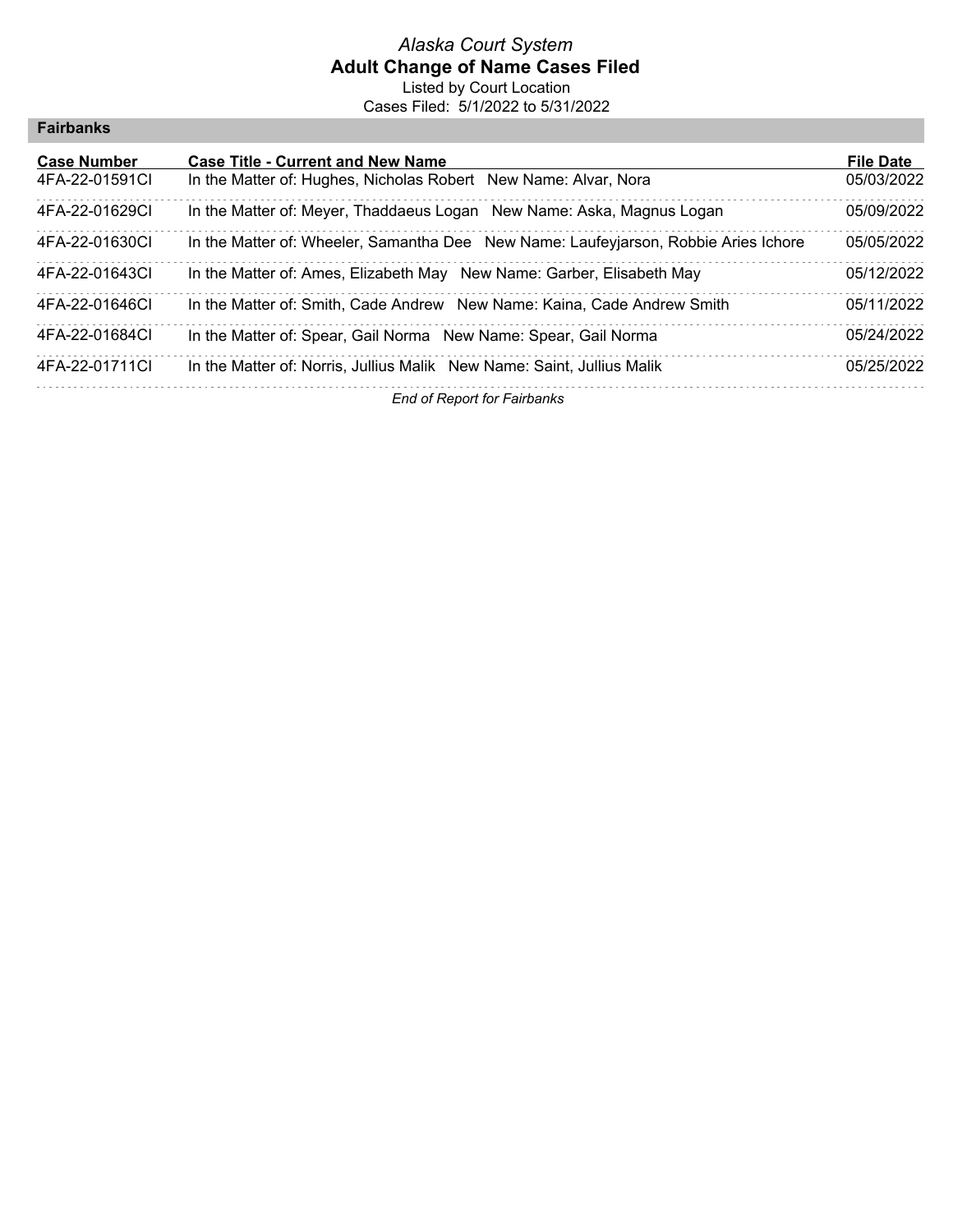Listed by Court Location Cases Filed: 5/1/2022 to 5/31/2022

**Homer**

| <b>Case Number</b> | <b>Case Title - Current and New Name</b>                                   | <b>File Date</b> |
|--------------------|----------------------------------------------------------------------------|------------------|
| 3HO-22-00124Cl     | In the Matter of: Dangelo, Skye John New Name: Forosnai, Skye John Dangelo | 05/26/2022       |
|                    |                                                                            |                  |

*End of Report for Homer*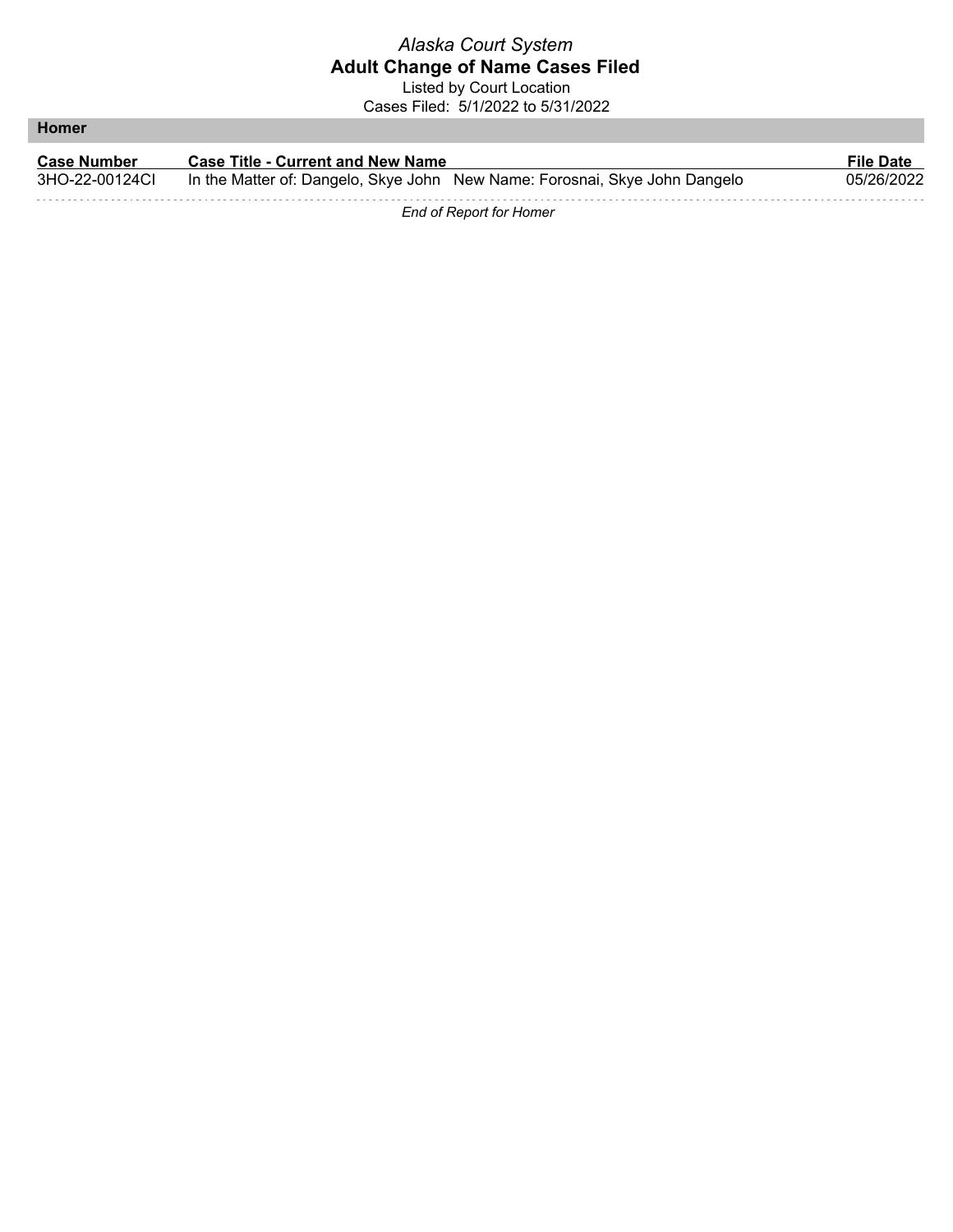Listed by Court Location Cases Filed: 5/1/2022 to 5/31/2022

| Juneau |
|--------|
|--------|

| <b>Case Number</b> | <b>Case Title - Current and New Name</b>                                    | <b>File Date</b> |
|--------------------|-----------------------------------------------------------------------------|------------------|
| 1JU-22-00641CL     | In the Matter of: Solano, Nathan Daniel New Name: Sol, Jonah De Jah         | 05/13/2022       |
| 1JU-22-00642CI     | In the Matter of: Toribio, Isabella Kiana New Name: Toribio, Jackson Kekoa  | 05/16/2022       |
| 1JU-22-00653CI     | In the Matter of: Sheufelt, Laurel Anne New Name: Sheufelt, Oliver Oleander | 05/23/2022       |
|                    | End of Denort for lungeu                                                    |                  |

*End of Report for Juneau*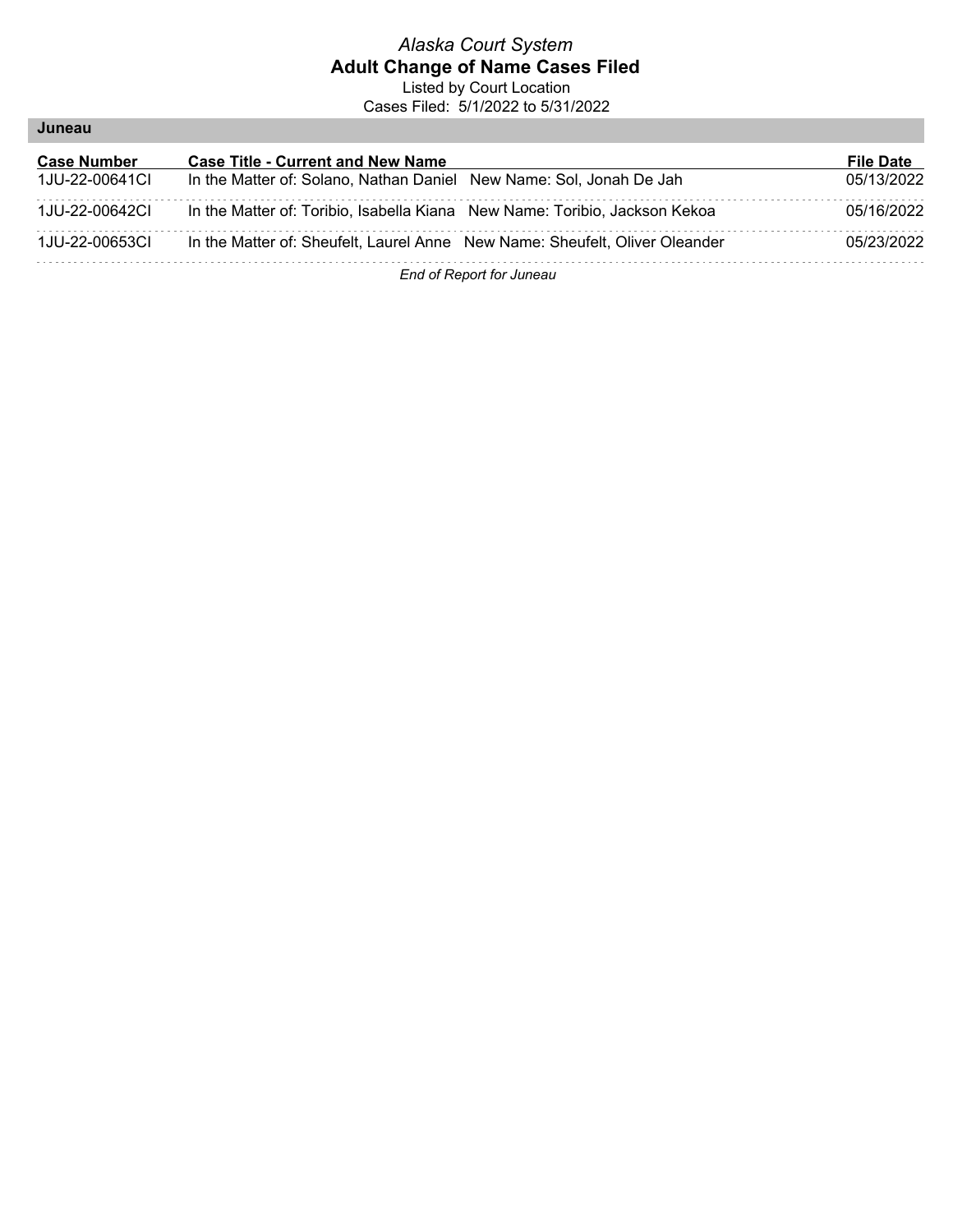Listed by Court Location Cases Filed: 5/1/2022 to 5/31/2022

**Kenai**

| <b>Case Number</b> | <b>Case Title - Current and New Name</b>                                | <b>File Date</b> |
|--------------------|-------------------------------------------------------------------------|------------------|
| 3KN-22-00365CI     | In the Matter of: Cross, Megan Shontelle New Name: Lajala, Ryzen Charis | 05/10/2022       |
|                    |                                                                         |                  |

*End of Report for Kenai*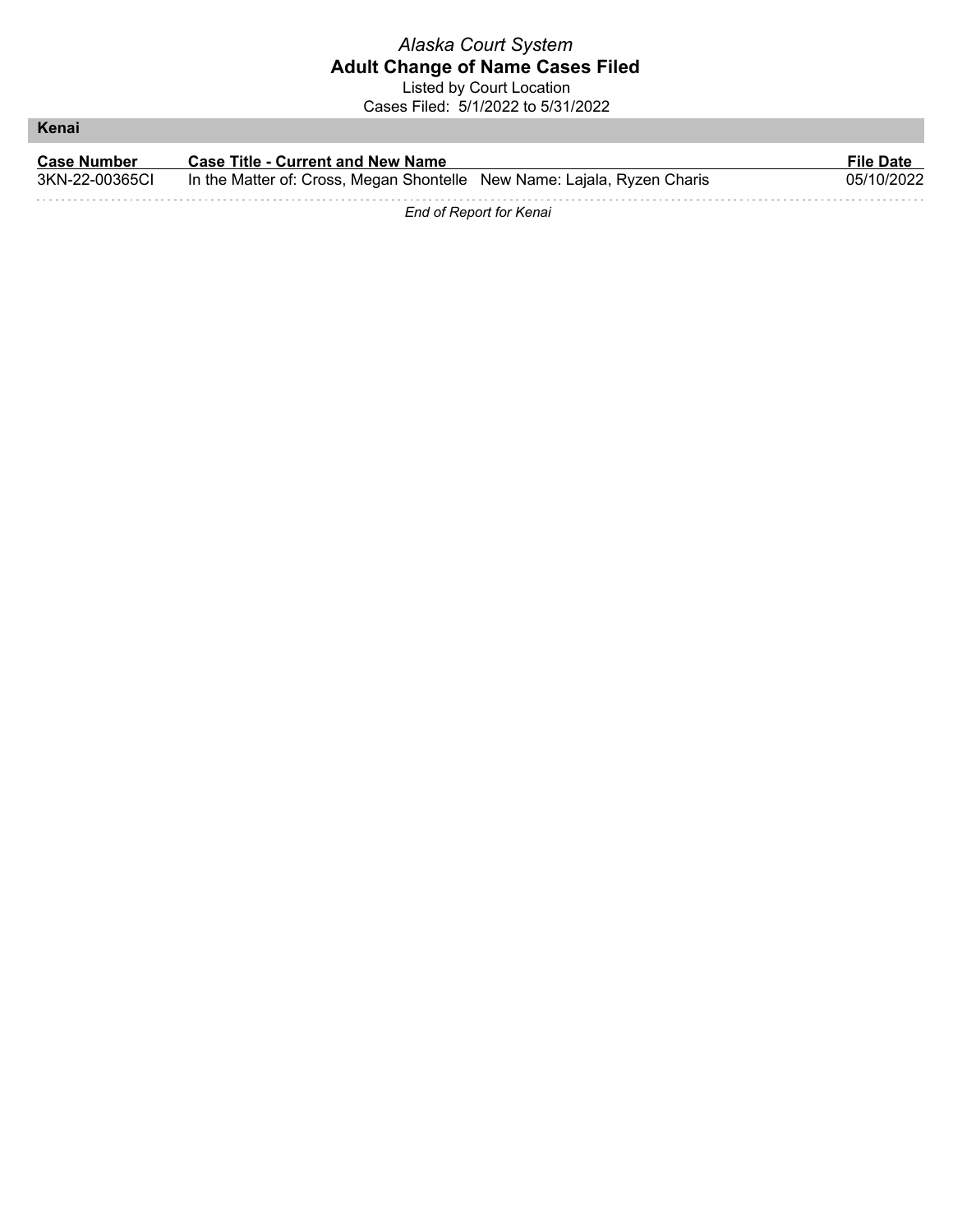Listed by Court Location Cases Filed: 5/1/2022 to 5/31/2022

#### **Ketchikan**

| <b>Case Number</b> | <b>Case Title - Current and New Name</b>                          | <b>File Date</b> |
|--------------------|-------------------------------------------------------------------|------------------|
| 1KE-22-00144Cl     | In the Matter of: DeWeese, Lori Lynn New Name: Heath, Lori Lynn   | 05/03/2022       |
| 1KE-22-00170Cl     | In the Matter of: Velasquez, Lydia New Name: Wallace, Maria Lydia | 05/17/2022       |
|                    | End of Report for Ketchikan                                       |                  |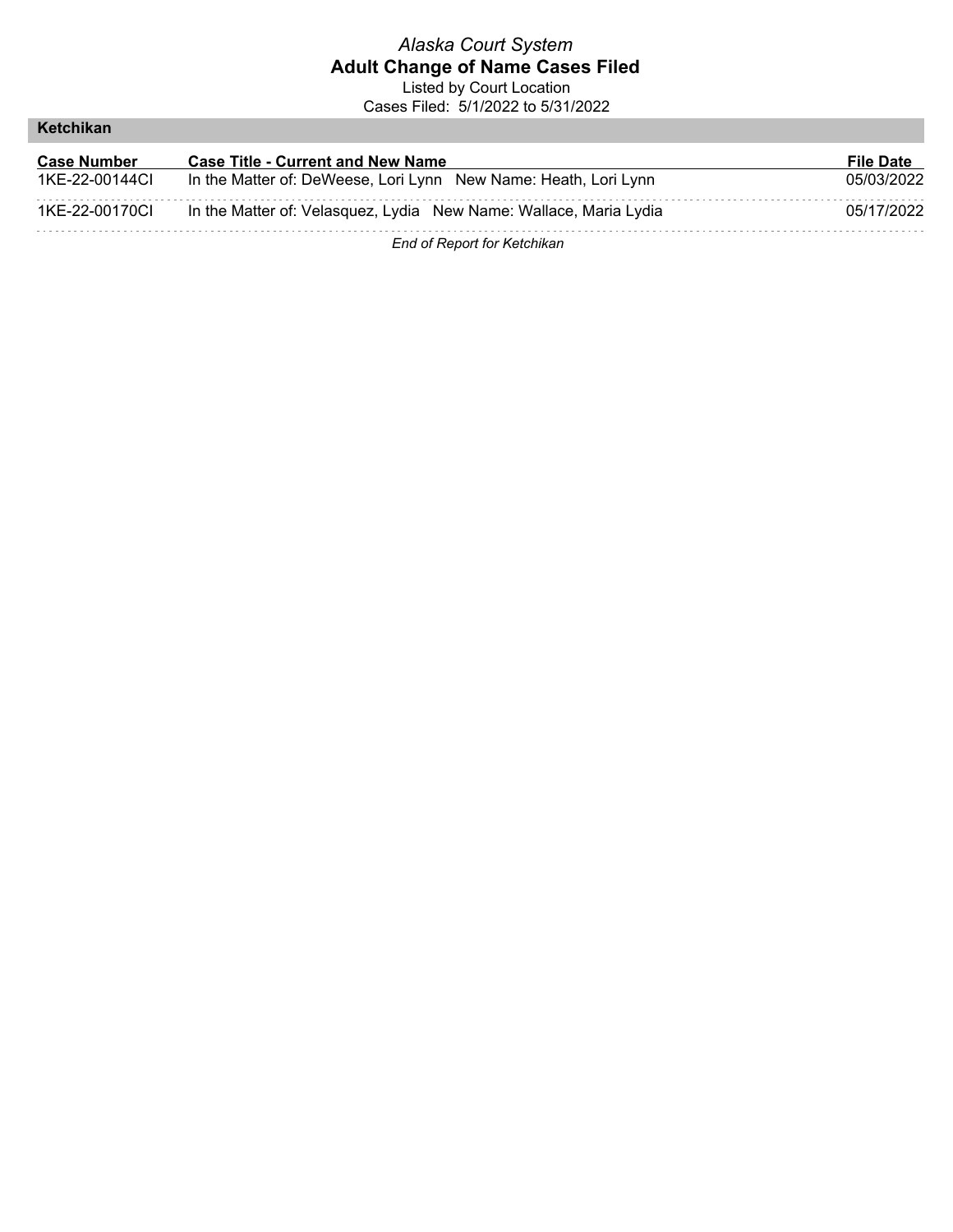### *Alaska Court System* **Adult Change of Name Cases Filed** Listed by Court Location

Cases Filed: 5/1/2022 to 5/31/2022

**Nenana**

| <b>Case Number</b> | <b>Case Title - Current and New Name</b>                   | <b>File Date</b> |
|--------------------|------------------------------------------------------------|------------------|
| 4NE-22-00012CL     | In the Matter of: Deaver, Janet Hall New Name: Hall, Janet | 05/16/2022       |
|                    |                                                            |                  |

*End of Report for Nenana*